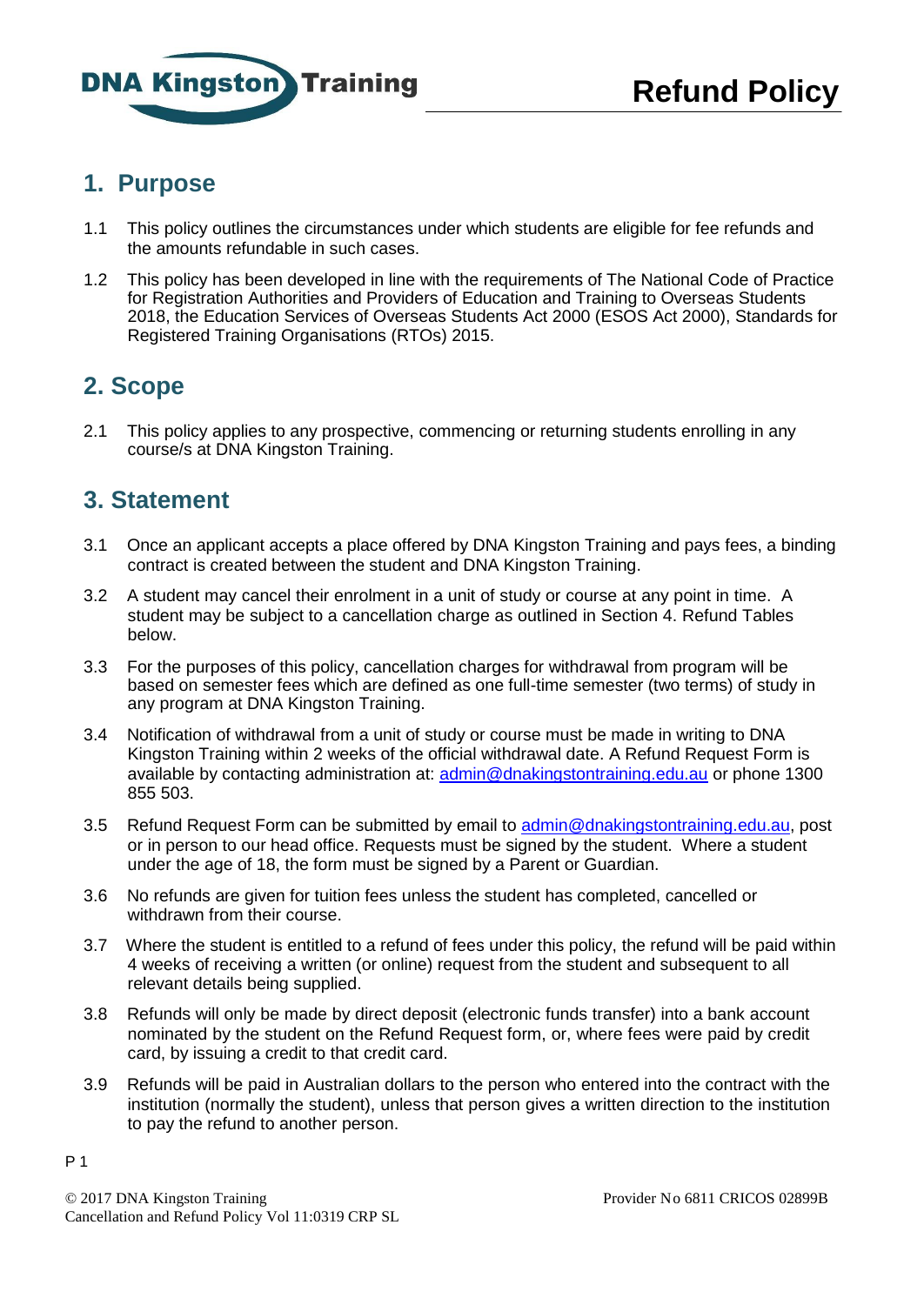



- 3.10 Students are entitled to a full refund of fees and charges where:
	- 3.10.1 The course does not start on the agreed starting day;
	- 3.10.2 A course/qualification or module/unit of competency is cancelled;
	- 3.10.3 A student is not given a place due to maximum number of places being reached;
	- 3.10.4 The course is not provided in full to the student because a sanction has been imposed on the registered provider under part 6 (ESOS Act)
- 3.11 A student who is required to enrol in their next program or course, but has registered an appeal and is waiting a determination, will be refunded 100% of the fees if the appeal is not upheld through the internal or external appeal process.
- 3.12 International students granted Permanent Residency (PR) in Australia may become eligible for domestic student tuition fees.
- 3.13 Where an international student advises the College they have been granted Permanent Residency status and the international tuition fee has already been paid, the difference between that fee and any owing under the applicable rate for a permanent resident in that program will be refunded if the student provides original documentation to prove PR status by the census date for that study period.
- 3.14 In the event of a provider default, the College will compensate the overseas student within 14 days of the default day by either:
	- 3.14.1 Arranging for the student to be offered a place in an alternative program at college expense and the student accepts the offer in writing; or
	- 3.14.2 Providing a refund as stipulated in the Fee Refund Schedule.
- 3.15 A student who fails to re-enrol in a study period by the last day to enrol will be deemed to have withdrawn from their program. Cancellation charges will be applied effective of the last day of enrolment.
- 3.16 Refunds will be assessed in accordance with the refund policy that applies at the time the completed refund form has been submitted.
- 3.17 Students who are not satisfied with any decision on any refund application may register a complaint in accordance with the Complaints and Appeals Policy.

P 2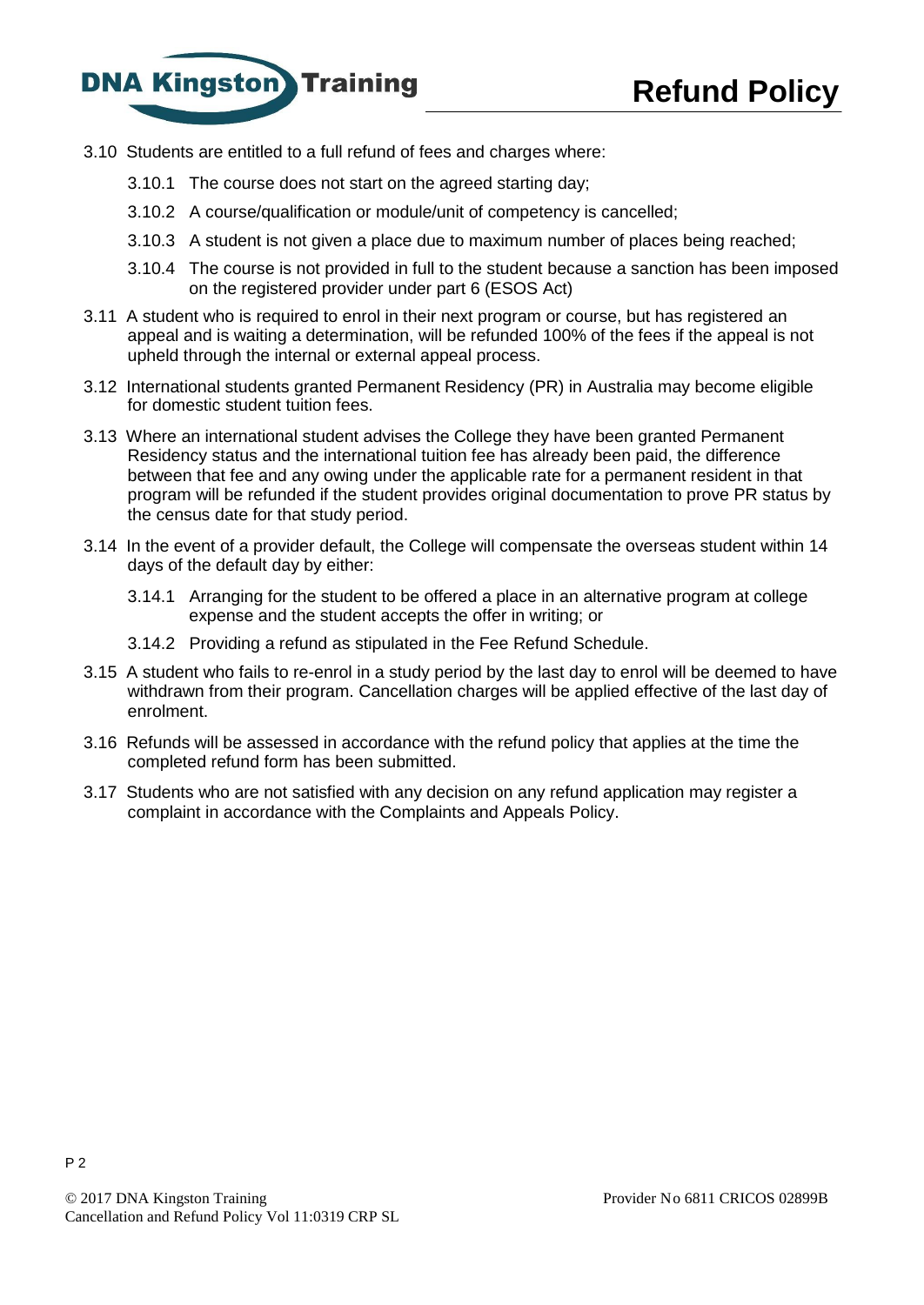

# **4. Refund tables**

### 4.1 **International Students**

| <b>Reason and Notification Period</b>                                                                                                                    | <b>Cancellation Fee</b>                                                                                                                                                                      |
|----------------------------------------------------------------------------------------------------------------------------------------------------------|----------------------------------------------------------------------------------------------------------------------------------------------------------------------------------------------|
| Visa refusal (proof of refusal necessary, for example,<br>letter of visa rejection from Australian embassy, (Dept<br>Home Affairs)                       | Full refund, minus the lesser of the following amounts:<br>• 5% of the amount of course fees received by the provider<br>in respect of the student before the default day;<br>$\cdot$ A\$500 |
| Commencing student who fails to meet a condition of<br>their enrolment which prevents them from enrolling in<br>their course                             | Full refund, less \$500 cancellation fee                                                                                                                                                     |
| Commencing International student's visa is revoked for<br>breach of visa conditions                                                                      | Refer to "Withdrawal from a course" prior to commencement<br>of classes below.                                                                                                               |
| International Student withdraws from course or units<br>due to exceptional circumstances deemed by the College<br>as compelling or compassionate grounds | At the discretion of the College.                                                                                                                                                            |

#### **Notification received prior to commencement of classes in any semester:**

| <b>Reason and Notification Period</b> | <b>Cancellation Fee</b>                       |
|---------------------------------------|-----------------------------------------------|
| <b>Withdrawal from course</b>         |                                               |
| More than 10 weeks                    | A\$500 cancellation fee                       |
| More than 4 weeks and up to 10 weeks  | 30% of semester fees +A\$500 cancellation fee |
| 4 weeks or less                       | 60% of semester fees +A\$500 cancellation fee |

#### **Notification received after commencement of classes in any semester:**

| <b>Reason and Notification Period</b>                                       | <b>Cancellation Fee</b>                       |
|-----------------------------------------------------------------------------|-----------------------------------------------|
| Withdrawal from single unit                                                 |                                               |
| Weeks 1 to 4                                                                | No penalty                                    |
| Week 4 to Week 13                                                           | 100% of course fee                            |
| <b>Withdrawal from course</b>                                               |                                               |
| Weeks 1 to 4                                                                | 70% of semester fees +A\$500 cancellation fee |
| After Week 4                                                                | 100% of semester course fee                   |
| Enrolment is cancelled due to gross or serious<br>misconduct by the student | 100% of semester course fee                   |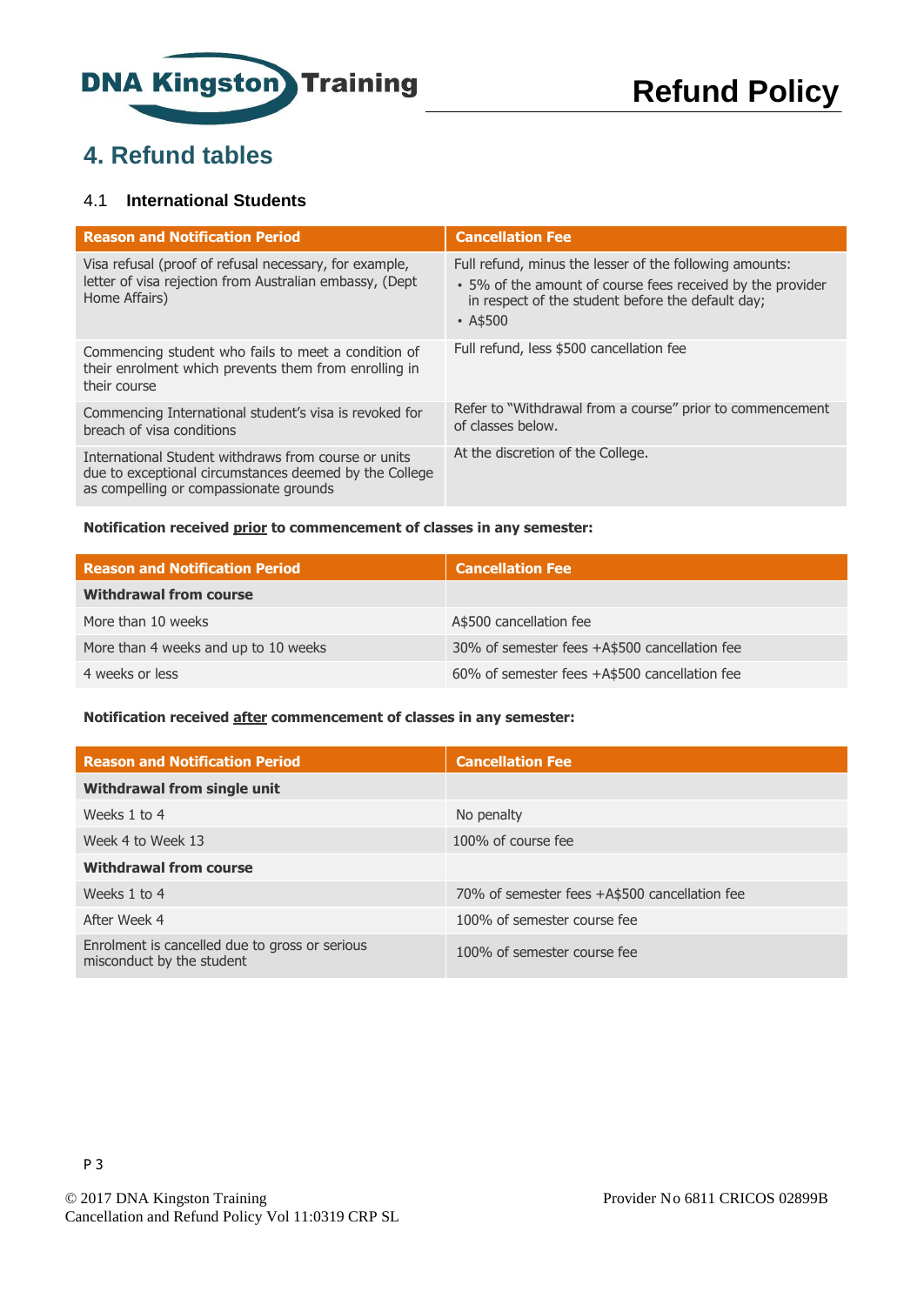

### 4.2 **Australian Citizen or Permanent Resident Students**

| <b>Reason and Notification Period</b>                                                                                                      | <b>Cancellation Fee</b>                                   |
|--------------------------------------------------------------------------------------------------------------------------------------------|-----------------------------------------------------------|
| <b>Withdrawal from single unit</b>                                                                                                         |                                                           |
| Weeks 1 to 4                                                                                                                               | No penalty                                                |
| After Week 4                                                                                                                               | No refund and liability for any outstanding tuition fees. |
| <b>Withdrawal from course</b>                                                                                                              |                                                           |
| Prior to commencement of study                                                                                                             | No penalty                                                |
| Weeks 1 to 4 after commencement                                                                                                            | A\$500 cancellation fee                                   |
| After Week 4 after commencement                                                                                                            | 100% of semester program fee                              |
| Enrolment is cancelled due to gross or serious<br>misconduct by the student                                                                | 100% of semester course fee                               |
| Student withdraws from course or units due to<br>exceptional circumstances deemed by the College as<br>compelling or compassionate grounds | At the discretion of the College.                         |

### 4.3 **Publicly Funded Australian Citizen or Permanent Resident Students**

| <b>Reason and Notification Period</b>                                                                                                      | <b>Cancellation Fee</b>                           |  |  |
|--------------------------------------------------------------------------------------------------------------------------------------------|---------------------------------------------------|--|--|
| Unit is cancelled or re-scheduled to a time unsuitable to<br>the student                                                                   | No penalty                                        |  |  |
| Student is not given a place due to maximum number of<br>places being reached.                                                             | No penalty                                        |  |  |
| Student withdraws from course or units due to<br>exceptional circumstances deemed by the College as<br>compelling or compassionate grounds | Pro Rata refund at the discretion of the College. |  |  |
| Withdrawal from a unit(s) (courses below Diploma level)                                                                                    |                                                   |  |  |
| Before 20% of unit completed                                                                                                               | 50% of resource fee (no penalty for course fees)  |  |  |
| After 20% of unit completed                                                                                                                | No refund and liability for any outstanding fees. |  |  |
| Withdrawal from a unit(s) (courses Diploma level or above)                                                                                 |                                                   |  |  |
| Before 20% of unit completed                                                                                                               | No penalty                                        |  |  |
| After 20% of unit completed                                                                                                                | No refund and liability for any outstanding fees. |  |  |
| Enrolment is cancelled due to gross or serious<br>misconduct by the student                                                                | 100% of semester course fee                       |  |  |